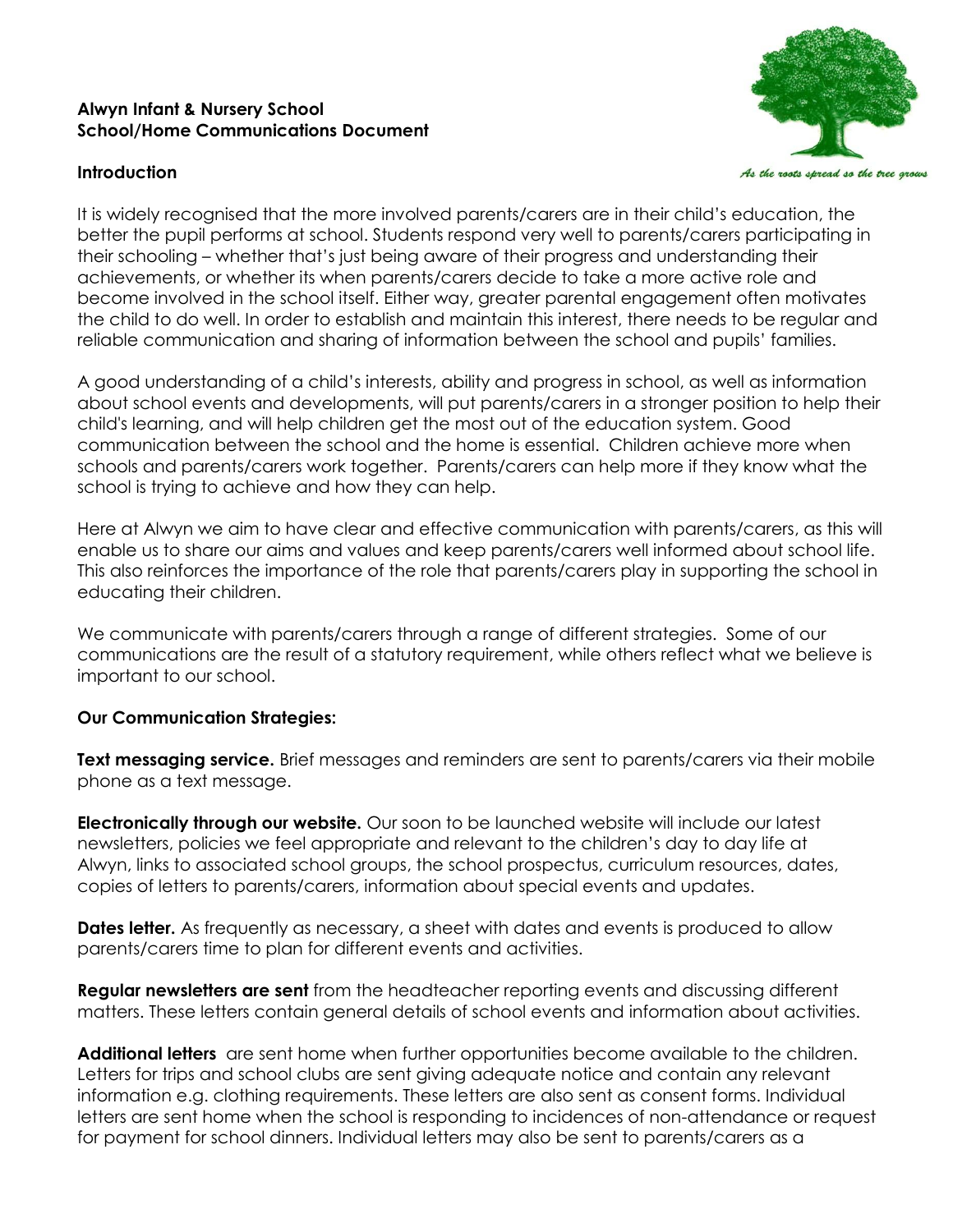response to a letter from home asking a specific question or raising a concern. The importance of this will be judged and responded to by letter, e-mail, phone or meeting within an appropriate time frame. Children may come home with a yellow slip/letter informing the parent/carer of a minor injury and the treatment given.

**Informal meetings with the class teacher, Headteacher and SENCo.** We operate an open door policy. At the end of the day each teacher 'hands' children back to their parent/carer. This is an opportunity for them to discuss matters of the day with parents/carers and they may ask the parent/carer to come inside for this discussion*.* The parent/carer may also at this time approach the teacher to discuss something. The teacher assesses whether they can deal with it instantly or whether they need to book an appointment at another time. This may be because of the teacher having another school commitment straight after school (e.g. staff meeting, twilight course or clubs). Parents/carers may request by phone, letter or in person, to make an appointment to see the class teacher, or headteacher. Appointments to see class teachers are either before school or after school. The headteacher can see parents/carers during the school day if that is their preference.

**Bi-annual formal meetings at Parents/Carers' Evenings.** There are parents/carers evenings in the Autumn Term and the Spring Term. On these occasions parents/carers have an opportunity to look at their child's work to celebrate their child's successes and support the child with any areas of development, and to talk to the teacher for ten minutes. This is a time for a general discussion. If there is a concern that the parent/carer or teacher has with a child, meetings will have been instigated before this meeting.

Each year teachers provide a **written report** to parents/carers on each child's progress in the various areas of learning of National Curriculum subjects. This report also identifies areas of strength and areas for future development. Teachers also give parents/carers of children in Year 2 details of their performance in the national tests. The parents/carers of Foundation Stage children have an additional meeting in the summer term to discuss their child's Foundation Stage Profile.

Throughout the year parents/carers are invited to **curriculum afternoons** to learn about how we teach reading, writing and maths. These sessions last about an hour and a half. We also provide shorter **bite-size sessions** with a focus on a particular area of the curriculum, e.g. pure sounds, handwriting, addition and subtraction. Both these sessions allow for a dialogue between the presenters and the audience. Questions and feedback are encouraged. Parents/carers are also asked at these sessions to request the focus of future sessions.

## **Regular IEP (Individual Education Plans) meetings**

Parents/carers of children on the SEN (Special Educational Needs) register are invited to attend meetings where their child's IEP (Individual Education Plan) is discussed. These meetings take place before or after the school day. Parents/carers of children with statements of Special Educational Needs are also invited to attend annual review meetings.

**Notices** on classroom windows informing parents/carers of current events. These notices include reminders of what is happening in the near future. These events will have already been advertised via newsletters, the website and text message.

**Telephone** calls will be made where immediate contact with a family member/carer is required, i.e. for pupil injury or pupil incident. A member of staff will call the first named emergency contact as listed. Where no contact is made, a call will then be made to the second then third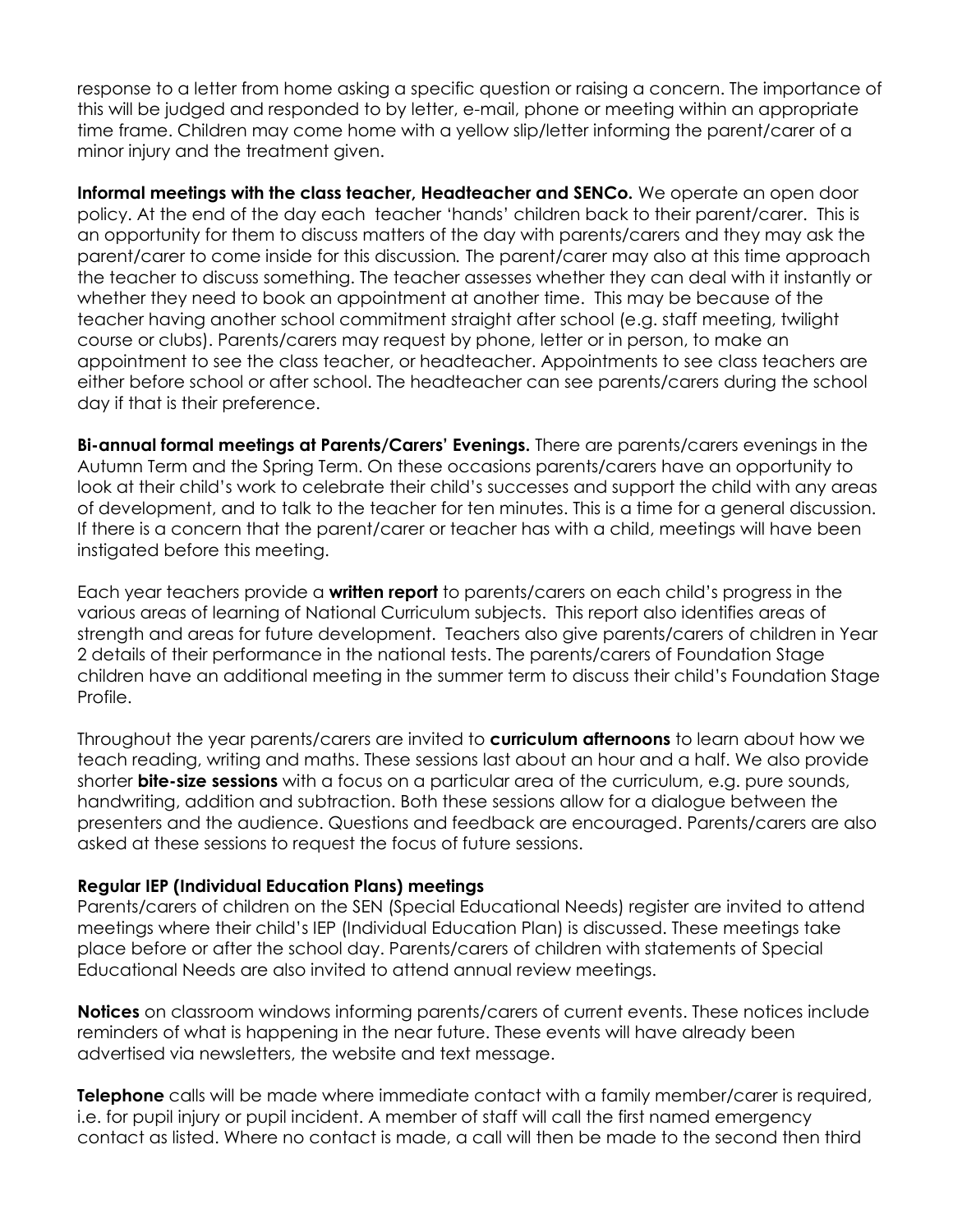named contact. In the event that no live contact can be made, the member of staff will either leave an answer phone message (ascending order as before) or ensure that repeat calls continue to be made to the contact numbers, where possible. Parent/carers are asked to contact the school by phone if their child is unwell on the first day the child is absent from school with subsequent calls if the absence is prolonged, followed by a written note on the child's return. Parents/carers are welcome to phone the school and speak to the class teachers before and after the school day. They are welcome to phone and speak to the headteacher at any time she is available. When unavailable there may be another person who can help or the details will be taken and passed to the headteacher at an appropriate time. The class teacher or headteacher may phone the parents/carers to discuss a concern if they have been unable to see the parent at the end of the day.

The school holds emergency contact details for all pupils. Families are encouraged to alert the school immediately in the event that contact information needs to be revised. Depending on the nature of the communication, the school will use the most practicable means to contact a parent/carer.

**Home-School Agreement** Our Home-School Agreement is a requirement of the School Standards and Framework Act 1998. It explains the school's aims and values, the school's responsibilities towards the children, the responsibilities of parents/carers, and what the school expects of the children. We ask parents/carers to sign this agreement when their child starts in our school.

Information for **new parents/carers** is provided when they are invited to visit the school in July to meet the staff and other parents/carers of pupils in the reception year. During this meeting parents/carers will receive an intake pack which is updated regularly. Parents/carers of children transferring to us at other times are able to visit the

school by appointment and are offered a guided tour and a prospectus. For some pupils there is a need for more extensive transfer arrangements involving parents/carers; these are based on individual needs.

Alwyn communicates with **outside agencies** as children have a fundamental right to be protected from harm and their protection is a shared responsibility. All adults at Alwyn should provide a safe and secure environment for the children. They are also in a position to identify and help abused children. When any member of staff has concerns about a child, these will be passed onto the headteacher, who has the responsibility for child protection in the school. This information may be shared with social services/education welfare.

There are a range of **public access documents** the school makes available for parents/carers. We keep a master set in the school office, and we make this available on request. It contains copies of all school curriculum **policies**, minutes of governing body meetings and copies of policies that the governing body are required to have in relation to charging and remissions, sex education, health and safety, curriculum, performance management, admissions and action planning following inspection.

At the beginning of each term, all KS1 teachers will display a **curriculum booklet** (parents/carers are encouraged to take a copy) of the work to be covered during the forthcoming term. We invite parents/carers to support their child's work through a range of suggested activities to be shared with the child at home.